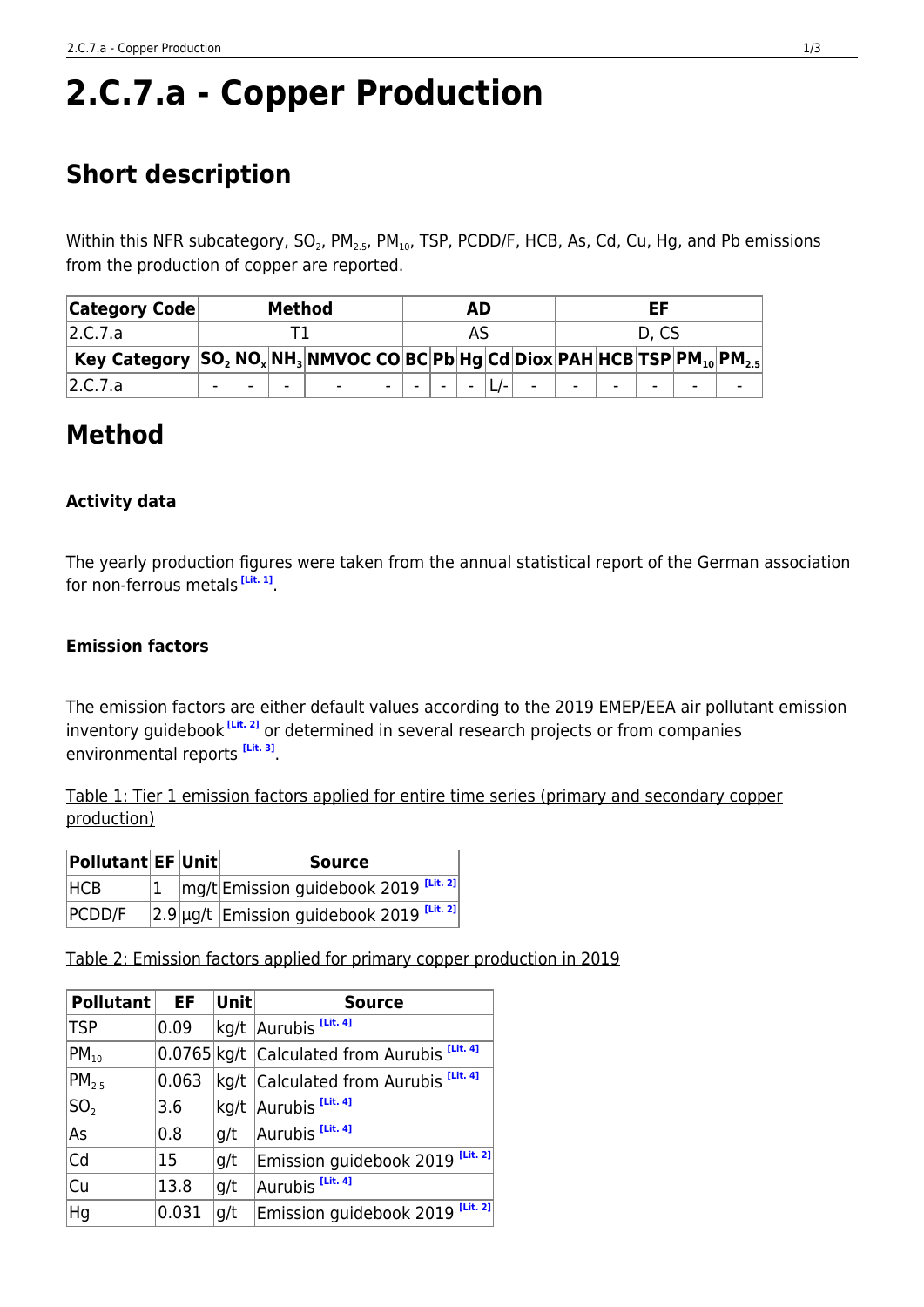| <b>Pollutant EF Unit</b> |     | <b>Source</b>               |
|--------------------------|-----|-----------------------------|
| Dŀ                       | g/t | Aurubis <sup>[Lit. 4]</sup> |

Table 3: Emission factors applied for secondary copper production in 2019

| Pollutant         | EF        | Unit | <b>Source</b>                         |
|-------------------|-----------|------|---------------------------------------|
| <b>TSP</b>        | 0.100     |      | kg/t PAREST [Lit. 5]                  |
| $PM_{10}$         | 0.085     |      | kg/t PAREST [Lit. 5]                  |
| PM <sub>2.5</sub> | 0.07      | kg/t | <b>PAREST</b> [Lit. 5]                |
| SO <sub>2</sub>   | 3.0       |      | kg/t Emission guidebook 2019 [Lit. 2] |
| As                | 2         | g/t  | Emission guidebook 2019 [Lit. 2]      |
| Cd                | 486.428   |      | mg/t NE-G-K [Lit. 3]                  |
| Cu                | 46,088.62 |      | mg/t NE-G-K [Lit. 3]                  |
| Hg                | 2.644     |      | mg/t NE-G-K [Lit. 3]                  |
| Pb                |           |      | 21,977.15 mg/t NE-G-K [Lit. 3]        |

### **Recalculations**

Due to the use of new data for emission factors **[\[Lit. 4\]](#page-1-0)**, recalculations have been carried out for the entire time series for TSP, SO<sub>2</sub>, As, Cu and Pb in Primary copper production. The new EF for TSP, As, Cu and Pb are based on actual plant specific data. They are significantly lower than the default values from the EMEP/EEA Guidebook. Only the EF for SO $_2$  is slightly higher than the previously used default value.



For pollutant-specific information on recalculated emission estimates for Base Year and 2018, please see the pollutant specific recalculation tables following [chapter 8.1 -](https://iir.umweltbundesamt.de/2021/general/recalculations/start) [Recalculations](https://iir.umweltbundesamt.de/2021/general/recalculations/start).

## **Planned improvements**

No category specific improvements are planned.

## <span id="page-1-0"></span>**Bibliography**

**Lit. 1:** German association for non-ferrous metals (WirtschaftsVereinigung Metalle): Annual statistical report:<https://www.wvmetalle.de>